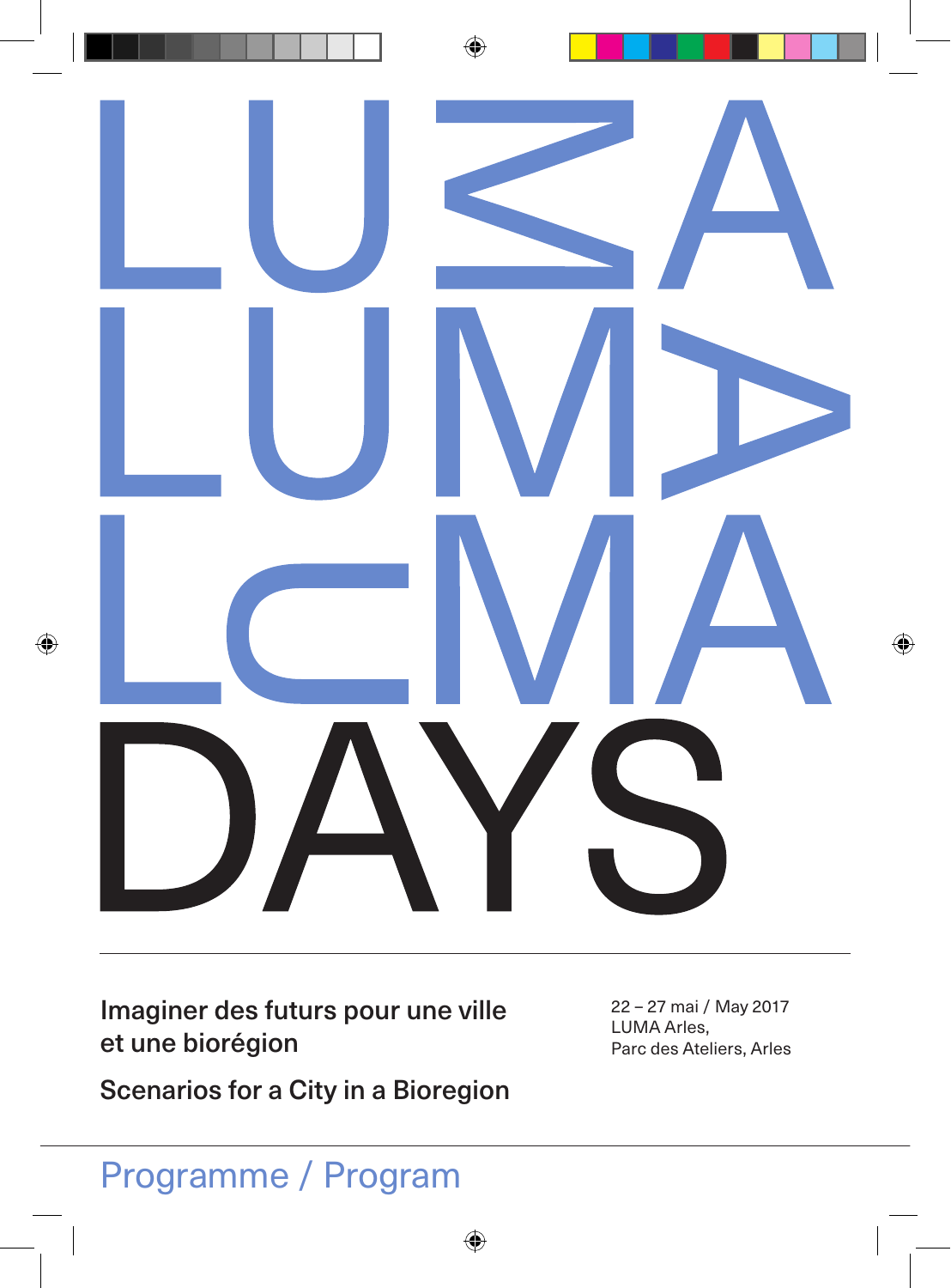[FR] Les LUMA days sont une manifestation annuelle créée et conçue par la Fondation LUMA pour partager le fruit du travail de production et de recherche mené par atelier LUMA avec pour objectif de placer Arles sur la carte des plateformes de réfléxion et d'innovation.

Situés au carrefour entre l'art, le design, la technologie, l'engagement et l'écologie, les LUMA days servent de médiateur entre le local et le global grâce à des processus créatifs collectifs qui réuniront des experts, chercheurs et créateurs locaux et internationaux.

L'édition inaugurale des LUMA days 2017 qui se déroulera du 22 au 27 mai 2017 à Arles, a été créée en collaboration avec IdeasCity et le New Museum pour explorer divers scénarios pour la ville d'Arles et la Camargue.

◈

La première édition des LUMA days comprendra également :

- IdeasCity Arles en collaboration avec le New Museum, New York (22-27 mai)
- atelier LUMA Portes Ouvertes (27 mai)
- Résidence de Startups (24 mai)
- Scénario 100 Exercice de prospective (25-26 mai)
- SIPPA Salon international des professionnels des patrimoines à Arles (22-24 mai)

[EN] LUMA days is a public engagement platform of the LUMA Foundation. Located at the intersection of art, design, technology, activism and ecology, LUMA days acts as a mediator between local and global. The LUMA days draw credible and sustainable scenarios thanks to the implementation of creative and collaborative processes.

The first edition of the LUMA days will be held from 22 to 27 May 2017 in Arles. It was created in collaboration with IdeasCity and the New Museum.

The stage is set to explore scenarios for the city of Arles and its rural context. Bringing together international and local experts and influencers, the weeklong workshops will reflect on the possibilities and opportunities of five future city scenarios - City of Culture & Agriculture, City as Campus, 21st Century Factory Town, UNESCO City 3.0, and The Global Village.

◈

The inaugural edition of LUMA days program will feature:

- IdeasCity Arles in collaboration with the New Museum, New York (22-27 May)
- atelier LUMA Open House (27 May)
- Startups residency (24 May)

⊕

 $\circledast$ 

- Scenario 100 prospective planning exercise (25-26 May)
- SIPPA International Salon for Preservation and Heritage in Arles (22-24 May)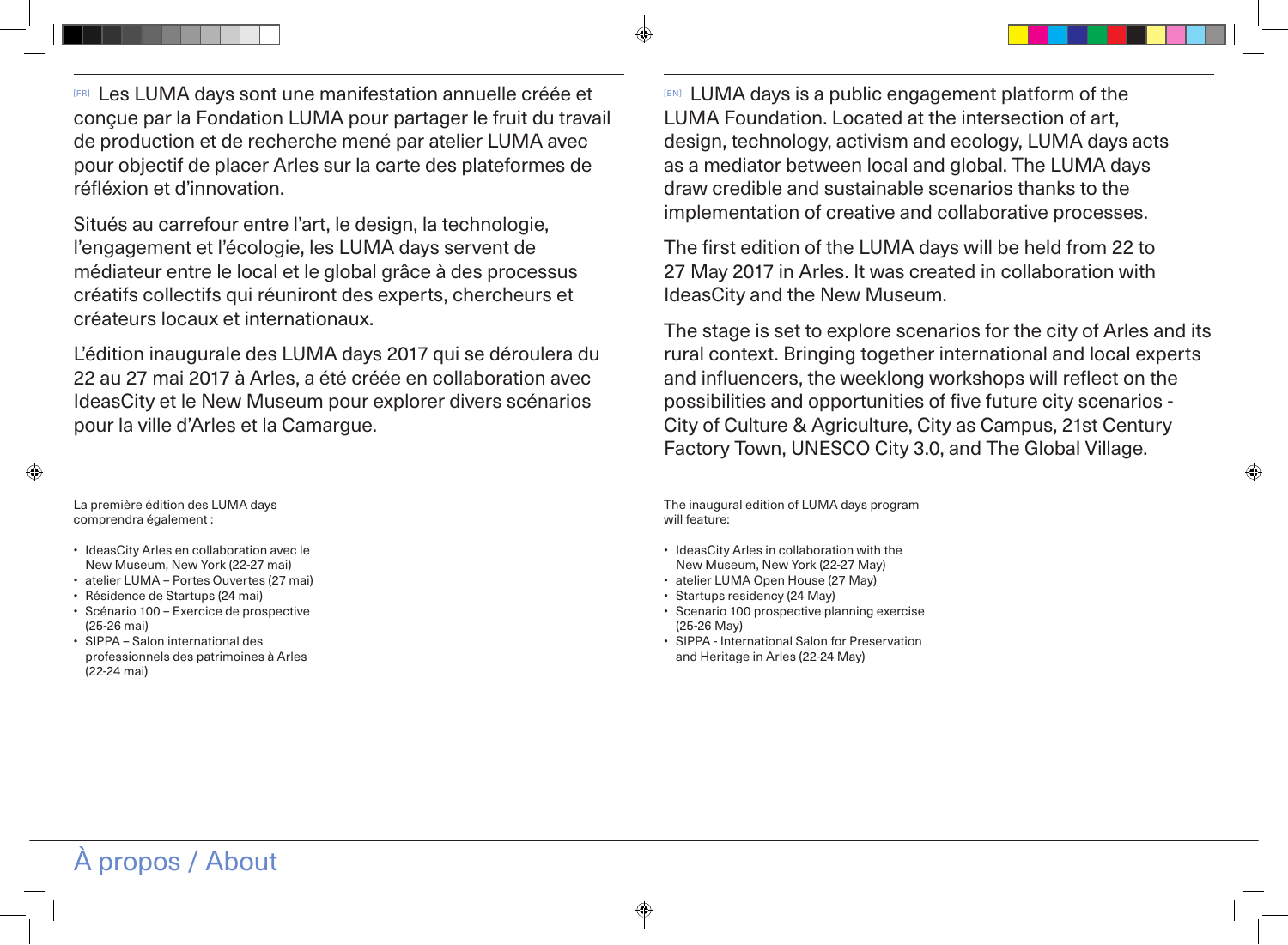# **IDEASCITY**

22 - 27 mai / May 2017 Mécanique Générale, Parc des Ateliers, Arles www.ideas-city.org

[FR] IdeasCity est une plateforme collaborative, créative et citoyenne qui part du postulat selon lequel l'art et la culture sont des éléments essentiels à la vitalité future des villes. Cette initiative internationale constitue un forum pour les designers, artistes, technologues et pouvoirs publics pour échanger des idées, identifier les défis à venir, proposer des solutions, et mobiliser la participation du public.

[EN] IdeasCity is a collaborative, civic, and creative platform that starts from the premise that art and culture are essential to the future vitality of cities. This international initiative provides a forum for designers, artists, technologists, and policymakers to exchange ideas, identify challenges, propose solutions, and engage the public's participation.

**Cofondateurs d'IdeasCity / IdeasCity** 

**Cofounders** Lisa Phillips, Toby Devan Lewis Director, and Karen Wong, Deputy Director, the New Museum

#### **Équipe d'IdeasCity / IdeasCity Team**

Joseph Grima, Vere van Gool, Ladi'Sasha Jones, Richard Flood, Chiara C. Siravo, Terence Trouillot

#### **Chronologie d'IdeasCity / IdeasCity Timeline**

| • Mai / May 2011     | New-York  |
|----------------------|-----------|
| $\cdot$ Oct 2012     | Istanbul  |
| • Mai / May 2013     | New-York  |
| $\cdot$ Oct 2013     | Sao Paulo |
| • Mai / May 2015     | New-York  |
| · Avril / April 2016 | Détroit   |
| $\cdot$ Sept 2016    | Athènes   |
| • Mai / May 2017     | Arles     |
| $\cdot$ Sept 2017    | New-York  |
|                      |           |

# atelier LUMA

27 mai / May 2017 Mécanique Générale, Parc des Ateliers, Arles www.atelier-luma.org

 $\bigcirc$ 

[FR] Créé en 2016 par la Fondation LUMA, atelier LUMA est un incubateur expérimental, un espace de transmission et un laboratoire de recherche en design établi dans le Parc des Ateliers à Arles. Puisant dans les ressources, matériaux, savoir-faire et talents de la ville et de sa région, atelier LUMA se développe autour de trois axes : un programme de recherche en résidence, un programme de résidence de startups, et un atelier de production et de fabrication.

[EN] Established in 2016, atelier LUMA is an experimental incubator, educational hub, and design research lab based at the Parc des Ateliers in Arles. Drawing on local resources, materials, knowledge and talent of Arles and elsewhere, operating along three distinct research vectors: a residency research program, a startup residency program, and a workshop.

### SCENARIO 100 SUR INVITATION / BY INVITATION PORTES OUVERTES / OPEN LAB SUR INVITATION / BY INVITATION

25 – 26 mai / May 2017 Mécanique Générale, Parc des Ateliers, Arles

[FR] Créé par la Fondation LUMA, Scénario 100 est un exercice de prospective qui vise à se préparer aujourd'hui pour les enjeux de demain. Il ne s'agit pas de prédire l'avenir mais d'élaborer des scénarios à la fois concrets et créatifs en partant de données disponibles et de l'observation du terrain.

[EN] Scenario 100, created by the LUMA Foundation, is a prospective exercise whose approach aims to prepare for tomorrow. It is not about foreseeing the future but about developing possible and impossible scenarios in their perceptions of the moment on the basis of the analysis of a hypotheses and available data.

◈

atelier LUMA

**SCENARIO 100** 

Intervenants / Featuring

⊕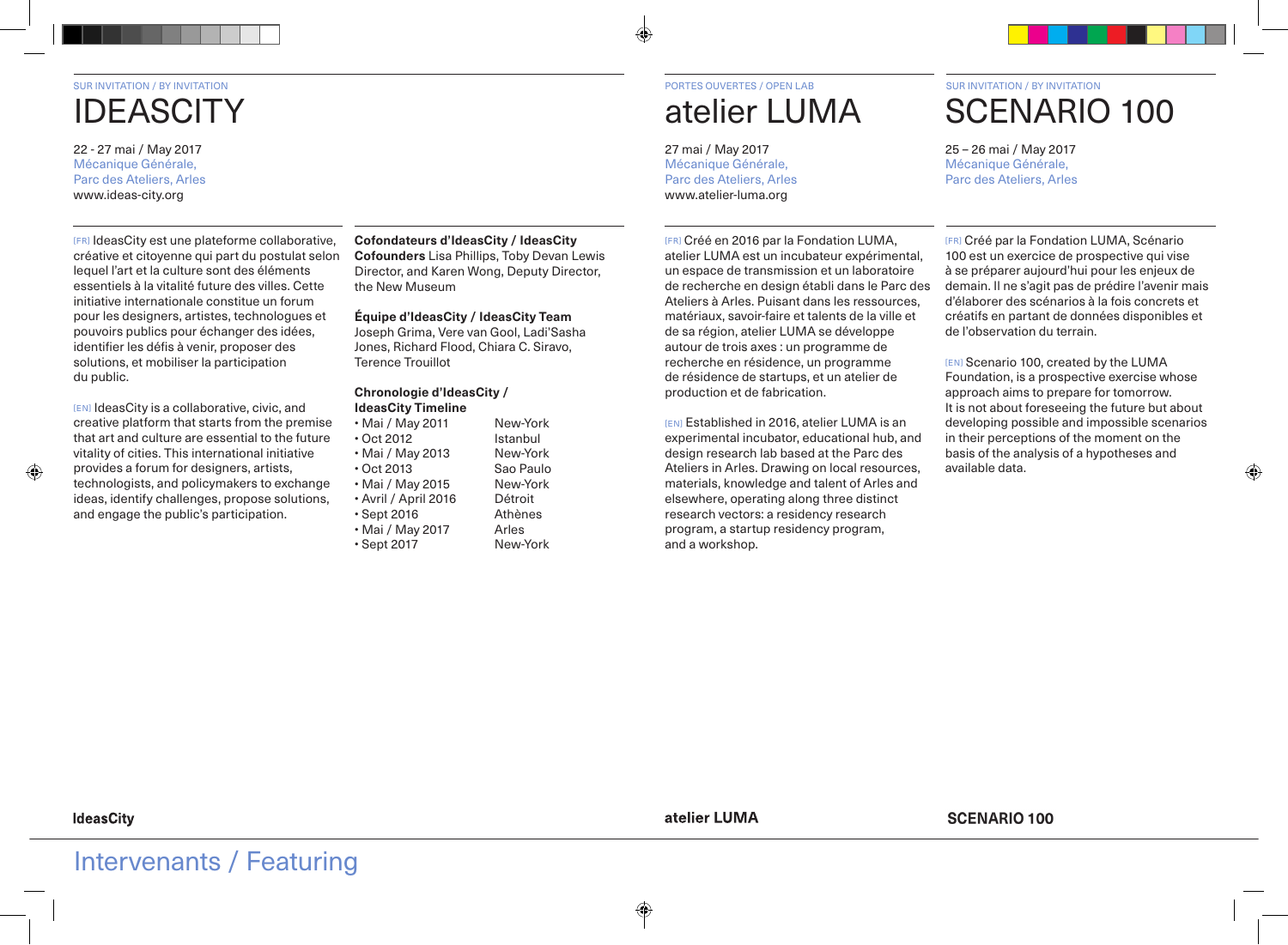#### SCÉNARIO 1 SCÉNARIO 2 VILLE DE CULTURE ET D'AGRICULTURE ? AGRICULTURE? CITY OF CULTURE AND

Comment l'économie verte peut-elle devenir le moteur du développement économique d'Arles ? Arles, qui conjugue production agricole et culturelle, peut-elle devenir une ville nourricière produisant ses propres ressources ?

Arles peut-elle répondre de façon autosuffisante et autonome aux besoins et aux attentes concrètes de ses habitants et de ses visiteurs : travailler, se nourrir, se loger, se déplacer, se cultiver, etc. avec une empreinte écologique minime ? Comment renforcer les liens entre le centre-ville et les espaces moins denses du territoire ? Arles peut-elle devenir un exemple destiné à être répliqué ?

Arles is a city bordered on all sides by rural land. In the context of urban planning, how do we take advantage of this interface while prioritizing principles of stewardship? How do we conserve its ecological and cultural heritage? When someone is a steward of something, they take it upon themselves not only to care deeply for it, but to consistently improve it. Can these principles inform, and even be at the heart of, the economic development of this small city? The aim here is to emphasize the physical and imagined modes of connectivity between the heart of Arles and the surrounding land. This means rebalancing the links between the city centre and its peripheries, which are interdependent. How can Arles be a place of nourishing livelihoods that enables dwelling, moving, and cultivating? And further, how do we organize, govern, and replicate such developments?

The urban site that will be studied is the abandoned railway which links the train station of Arles with Mas-Thibert and the Marais du Vigueirat in the heart of the Camargue. This pathway is the site for the joint development of projects linked to both art and nature.

## VILLE CAMPUS ?

 $\bigcirc$ 

⊕

Arles peut-elle devenir la ville du partage des connaissances scientifiques, artistiques, artisanales, etc. ? Arles peut-elle développer des initiatives formelles ou informelles pour diffuser des savoirs, tout en s'appuyant sur les structures existantes comme l'École Nationale Supérieure de la Photographie (ENSP), l'École de Dessin d'Animation MOPA, l'Institut Universitaire de Technologie (IUT) spécialisé en image numérique, l'Institut Universitaire Professionnalisé en Administration des Institutions Culturelles (IUP AIC) de l'Université d'Aix-Marseille, les stages et formations des Rencontres d'Arles, etc. ?

Comment traduire en propositions d'éducation et de formation les compétences arlésiennes dans les domaines de la culture, du patrimoine, de l'environnement, du tourisme ? Peut-on faire d'Arles une ville qui attire les générations créatives de demain en soutenant les expériences, en créant de nouveaux espaces d'échange ?

## CITY AS CAMPUS?

The introduction of new learning centres into a city highlights knowledge production as an essential intangible resource for territorial development. In a post-industrial era, value is often derived from knowledge in all its formal and informal dimensions. Through a certain lens, education is the key of tomorrow's economy: to detect, train and develop talents. Through another lens, it is the key to individual and collective emancipation: to create one's own trade, to cultivate and to train throughout life.

The urban sites that will be studied are Zac des Minimes, and the neighbouring southern district of Arles. Outside the perimeter of the UNESCO protected city, can a city as a campus grow, to include the ENSP, the MOPA, the Institut Universitaire de Technologie (IUT) specialized in digital images, the Institut Universitaire Professionnalisé en Administration des Institutions Culturelles (IUP AIC) of Aix-Marseille University, and the Education program of LUMA Arles as a starting point?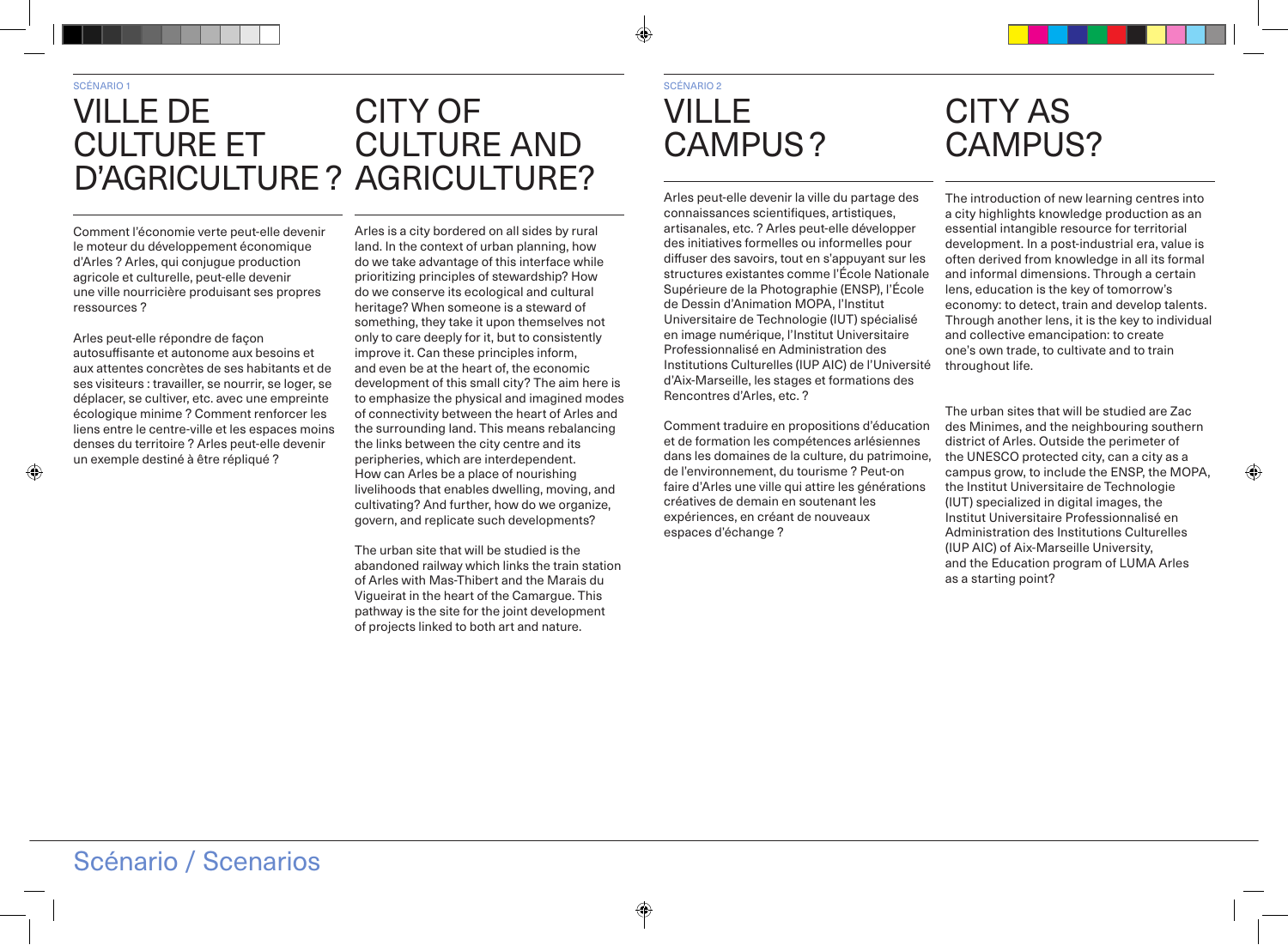◈

## VILLE USINE DU 21E SIÈCLE ?

### 21ST CENTURY **FACTORY** TOWN?

Une ville dont le passé industriel est ancré dans les mémoires vivantes peut-elle inventer l'usine de demain ? À l'heure de la transformation numérique, que peut-on produire dans une ville moyenne ? Arles peut-elle développer une production locale ou micro-locale grâce à la mise en réseau, grâce aux circuits courts, grâce aux fab lab (laboratoires de fabrication) ?

Arles peut-elle inventer la manufacture 3.0 en (ré)activant des savoir-faire existants et en développant de nouvelles compétences notamment grâce à la technologie ?

During peak industrialisation, entrepreneurial capital was concentrated in factories, and directly connected to people who worked on an assembly line. Production is now increasingly decentralised, due in part to the emergence of a network of shared spaces with digital machines and tools. These spaces signal a power shift, which some consider a democratizing revolution. What can be produced in a small city? Where, how and under what conditions? How do new sites of production link to the rest of the region? What does it mean that these spaces are increasingly formalized and institutionalized? The aim is to make the most of collaboration and co-production in a way that respects, (re)activates and (re)applies local knowledge, and encourages the development of new skills via digital technologies.

The urban sites that will be studied are the Zac des Minimes and the Papeteries Etienne, both possible sites for traditional production and disruptive technologies. How do they link to other sites in the region and what can they manufacture?

 $\bigoplus$ 

⊕

## VILLE UNESCO 3.0 ?

Une ville moyenne inscrite au Patrimoine mondial de l'UNESCO peut-elle créer un modèle alternatif de Smart City ? La technologie peut-elle faire d'Arles une ville pilote pour les services urbains ? Comment Arles peut-elle conjuguer des usages technologiques avancés dans des sites du patrimoine classé ?

Comment le numérique peut-il répondre à des enjeux comme le lien avec les espaces éloignés du centre ou avec les publics en situation de précarité ? Quelles applications pourraient améliorer la vie quotidienne des Arlésiens, par exemple dans le domaine du télétravail ou de la démocratie participative ?

## UNESCO CITY 3.0?

Can a small city classified as UNESCO World Heritage adopt the principles of the "intelligent" and "cognitive" world? This principle must be at the heart of the economic development of a small city. Can this example be replicated, organized, governed? Can you make the city more fluid? Can physical and digital channels be summoned to respond to issues of congestion, access to certain remote areas, facilitating mobility for precarious publics but also remote work or deployment of dematerialized solutions? The aim here is to propose an alternative and inclusive model of a smart city and to put technologies at the service of citizen participation.

The urban sites that will be studied are the perimeters of the city, from the train station to the Archaeological Museum along the Rhone, across the pedestrian underpass of the highway bridge that crosses it, back up to the Parc des Ateliers, and back up to the train station. Can this be augmented connectivity through light and data? How will it affect the UNESCO City center and the way it is used and viewed?

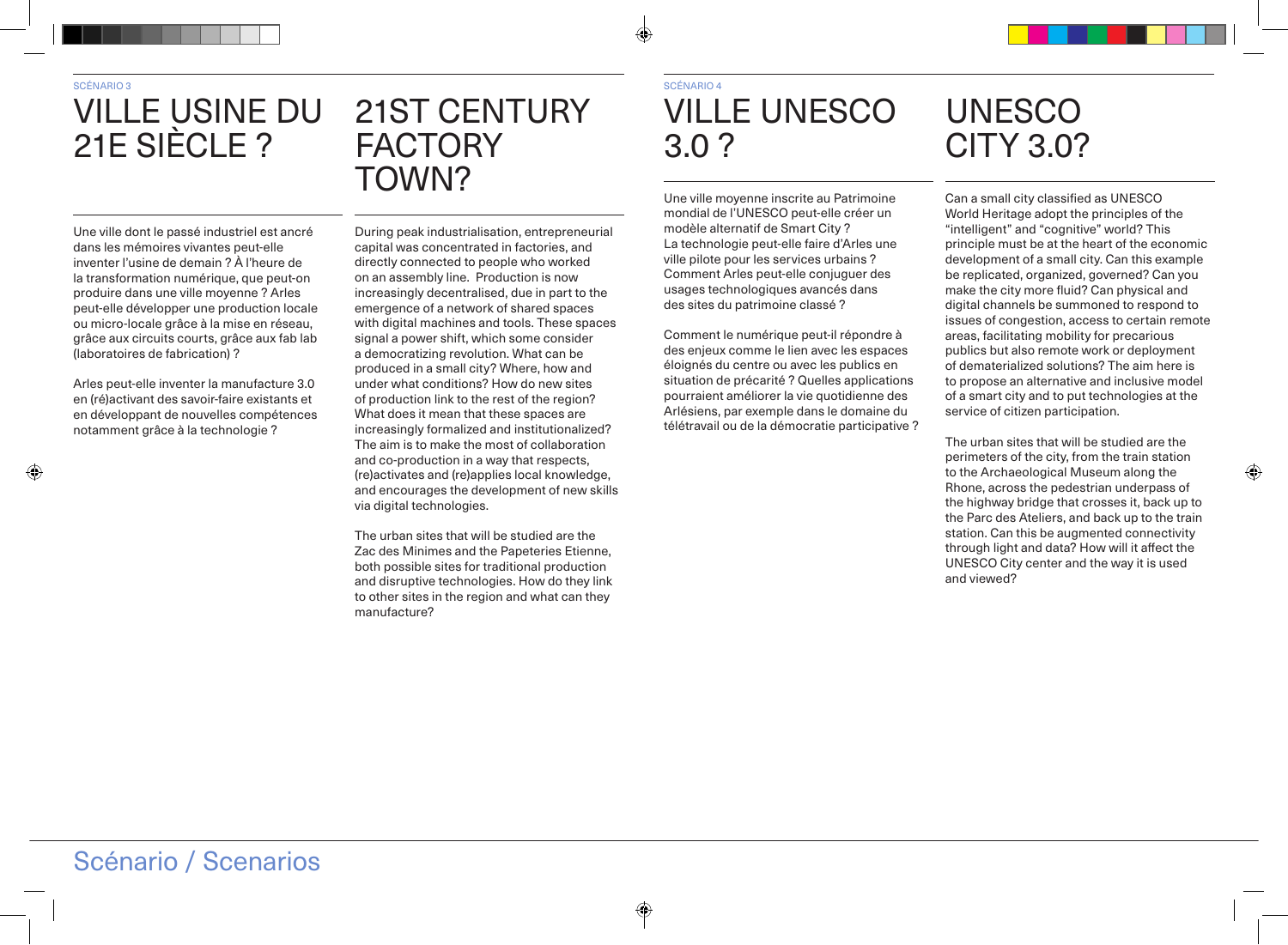◈

## LE VILLAGE GLOBAL ?

Face à l'uniformisation du monde, Arles peut-elle incarner la ville de demain dans une version humaine et durable ? L'histoire d'Arles et de son patrimoine sont-ils des atouts pour inventer de nouvelles façons de travailler et de vivre ?

Comment rendre Arles attractive toute l'année en s'appuyant sur la richesse de sa biorégion ? Comment faire d'Arles une plateforme pour imaginer le futur de l'hébergement, du commerce, de l'emploi, etc.? Comment Arles peut-elle conserver son authenticité tout en étant connectée aux enjeux nationaux et internationaux ?

## GLOBAL VILLAGE?

Global Village was a term popularized in Marshall McLuhan's 1962 book The Gutenberg Galaxy: The Making of Typographic Man, to describe the effects of globalization, the media, information exchange and communication. Today this phenomenon is strongly linked to the development of an experiential economy and the diversification of traditional activities. Everyone is looking to create the city of tomorrow, and this increasingly leads to the development of gentrified and homogenized (yet picturesque) urban landscapes. Similarly, mass tourism freezes, segregates and dispossesses the residents of their city. The people who participate in these processes are not only the marketing target of a new "experiential tourism", but a pool of potential partners capable of participating and investing in urban transformation and the common good. How does this new urban economy compare to the dramatic acceleration of conventional tourism? Is it more resilient, inclusive, sustainable and fertile in the way it stimulates development of collective services? Who benefits? Within the current amplification of a new creative and nomadic lifestyle, where one can easily work far from home and where international exchanges are part of everyday life, what is the possibility for a new, more virtuous form of Global Village?

 $\bigoplus$ 

⊕

The urban sites that will be studied include the city center and its seasonal functions, in terms of lodgings, shopping, employment, social life and social access, to further out as a typology of a UNESCO protected tourist site / vacation village, to a vibrant platform for new ways to work and live with the past, and with the future, with the temporary and the fixed...

### Scénario / Scenarios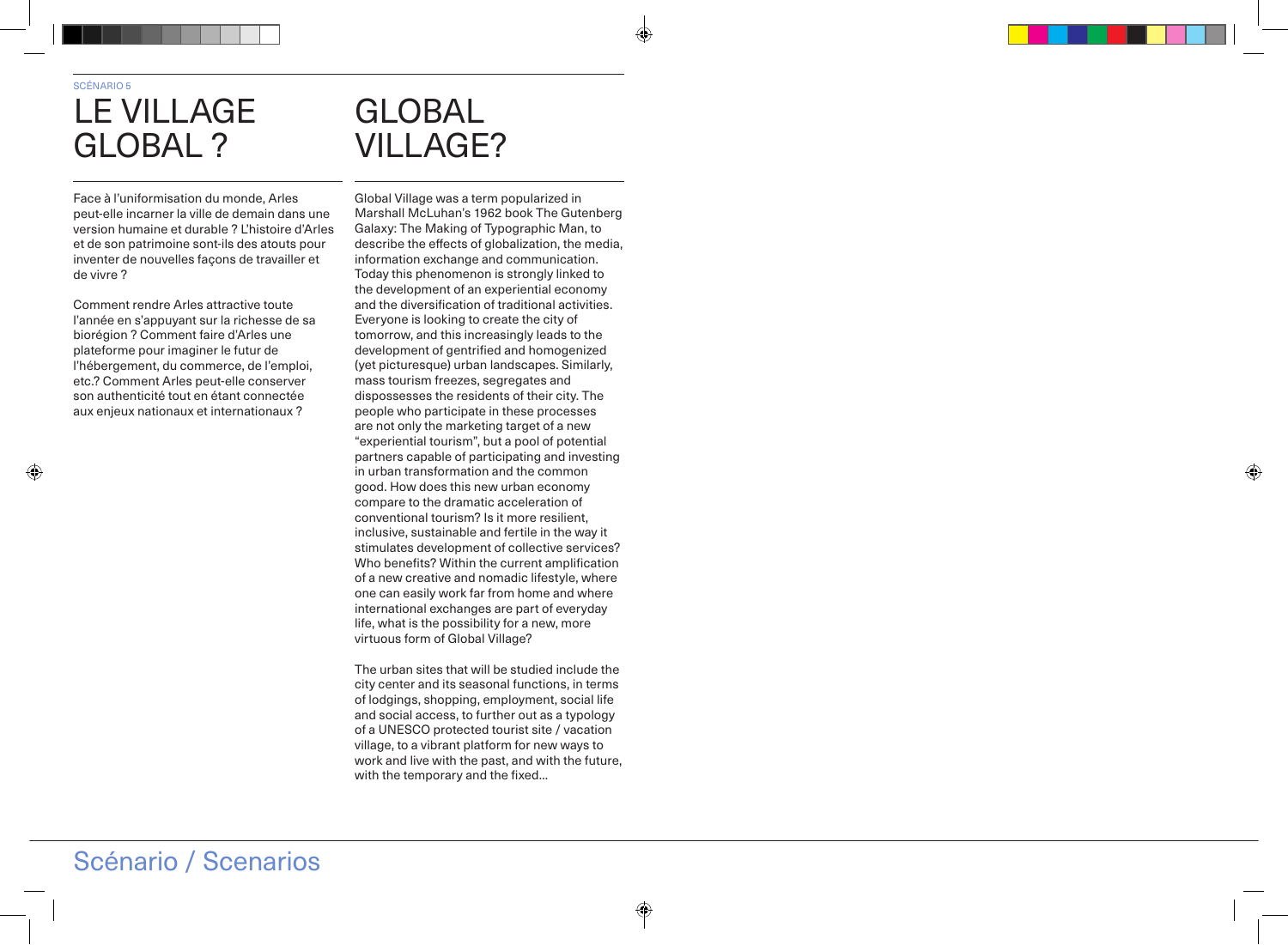| 22 - 27 mai / May 2017 | <b>LUMA Arles</b>                                                                                                                                                                                                                                                                                                                                                                                                                                                                                                                                                                                                                                                                                                          | Mécanique Générale, Parc des Ateliers  |                                                                        |                                                                                                                                                                                                                                                                                                                                     |                           |
|------------------------|----------------------------------------------------------------------------------------------------------------------------------------------------------------------------------------------------------------------------------------------------------------------------------------------------------------------------------------------------------------------------------------------------------------------------------------------------------------------------------------------------------------------------------------------------------------------------------------------------------------------------------------------------------------------------------------------------------------------------|----------------------------------------|------------------------------------------------------------------------|-------------------------------------------------------------------------------------------------------------------------------------------------------------------------------------------------------------------------------------------------------------------------------------------------------------------------------------|---------------------------|
| $14.00 - 16.00$        | <b>Atelier LUMA Production Lab Portes Ouvertes</b><br><b>Atelier LUMA Production Lab Open house</b>                                                                                                                                                                                                                                                                                                                                                                                                                                                                                                                                                                                                                        |                                        |                                                                        |                                                                                                                                                                                                                                                                                                                                     |                           |
| 22 - 27 mai / May 2017 | <b>LUMA Arles</b>                                                                                                                                                                                                                                                                                                                                                                                                                                                                                                                                                                                                                                                                                                          | <b>Grande Halle, Parc des Ateliers</b> |                                                                        |                                                                                                                                                                                                                                                                                                                                     |                           |
| $14.00 - 18.30$        | LUMA days, IdeasCity & Scénario 100<br>Présentation publique / Public presentation<br>« Imaginer des futurs pour une ville et une biorégion »<br>"Scenarios for a City in a Bioregion Review"                                                                                                                                                                                                                                                                                                                                                                                                                                                                                                                              |                                        | $16.00 - 16.20$                                                        | Scénario 3 : Ville-Usine du 21ème siècle ?<br><b>Scenario 3: 21st Century Factory Town?</b>                                                                                                                                                                                                                                         |                           |
|                        |                                                                                                                                                                                                                                                                                                                                                                                                                                                                                                                                                                                                                                                                                                                            |                                        |                                                                        | Présentation par les Fellows d'IdeasCity / Presentation IdeasCity Fellows<br>Conversation - Kunlé Adeyemi, Architecte / architect<br>& Ben Vickers, Conservateur et activiste / curator & activist                                                                                                                                  |                           |
| $14.00 - 14.15$        | <b>Accueil Fondation LUMA et New Museum /</b><br><b>Welcome LUMA Foundation &amp; The New Museum:</b><br>Lisa Phillips, Toby Devan Lewis Director du New Museum /<br><b>Toby Devan Lewis Director of the New Museum</b><br>Maja Hoffmann, Présidente de la Fondation LUMA, Fondatrice de LUMA Arles /<br><b>President LUMA Foundation, Founder LUMA Arles</b><br>Hans Ulrich Obrist, Conseiller artistique, Core Group LUMA Foundation /<br><b>Artistic Advisor, Core Group LUMA Foundation</b>                                                                                                                                                                                                                            |                                        | $16.20 - 16.40$                                                        | Scénario 4 : Ville UNESCO 3.0?<br>Scenario 4: UNESCO City 3.0?                                                                                                                                                                                                                                                                      |                           |
|                        |                                                                                                                                                                                                                                                                                                                                                                                                                                                                                                                                                                                                                                                                                                                            |                                        |                                                                        | Présentation par les Fellows d'IdeasCity / Presentation IdeasCity Fellows<br>Conversation - Cyril Zimmermann, Président Directeur Général, Fondateur et<br>CEO d'AdUX / founder and CEO of AdUX<br>& Jan Boelen, Conservateur LUMA days, directeur artistique d'atelier LUMA /<br>curator LUMA days, Artistic Director atelier LUMA |                           |
| $14.15 - 14.30$        | Présentation de la thématique / Presentation of Topic:<br>5 scénarios pour « Imaginer des futurs pour une ville et une biorégion»/<br><b>5 Scenarios for a City in a Bioregion</b><br>Joseph Grima, Directeur d'IdeasCity, architecte, écrivain, critique /<br>Director of IdeasCity, architect, writer, critic<br>Jan Boelen, Conservateur LUMA days, Directeur artistique de atelier LUMA /<br>Curator LUMA days, Artistic Director atelier LUMA<br>Raphaële Bidault-Waddington, artiste, fondatrice du LIID Future Lab /<br>Artist, founder of the LIID Future Lab<br><b>Lancement / Starter</b><br>Campagne / Countryside - Rem Koolhaas, Architecte, Fondateur de l'agence<br>OMA - AMO/ Architect, Founder OMA - AMO |                                        | $16.40 - 17.00$                                                        | Scénario 5: Village Global?<br><b>Scenario 5: Global Village?</b>                                                                                                                                                                                                                                                                   |                           |
|                        |                                                                                                                                                                                                                                                                                                                                                                                                                                                                                                                                                                                                                                                                                                                            |                                        |                                                                        | Présentation par les Fellows d'IdeasCity / Presentation IdeasCity Fellows<br>Conversation Bouchra Khalili, Artiste et réalisatrice / artist & filmmaker<br>Amanda Williams, artiste / artist<br>Vere van Gool, IdeasCity                                                                                                            |                           |
|                        |                                                                                                                                                                                                                                                                                                                                                                                                                                                                                                                                                                                                                                                                                                                            |                                        | $17.00 - 17.30$                                                        | Mot de clôture / Final wods<br>Économie / Economy - Michel Bauwens, Fondateur de la Fondation pour les                                                                                                                                                                                                                              |                           |
| $14.30 - 15.00$        |                                                                                                                                                                                                                                                                                                                                                                                                                                                                                                                                                                                                                                                                                                                            |                                        |                                                                        | alternatives Peer-to-Peer (P2P) / Founder of the Foundation for<br><b>Peer-to-peer Alternatives</b>                                                                                                                                                                                                                                 | $\langle \bullet \rangle$ |
|                        |                                                                                                                                                                                                                                                                                                                                                                                                                                                                                                                                                                                                                                                                                                                            |                                        | $17.30 - 17.40$                                                        | <b>Présentation / Presentation</b>                                                                                                                                                                                                                                                                                                  |                           |
| $15.00 - 15.20$        | Scénario 1 : Ville de Culture et d'Agriculture ?<br><b>Scenario 1: City of Culture and Agriculture?</b><br>Présentation par les Fellows d'IdeasCity/ Presentation IdeasCity Fellows                                                                                                                                                                                                                                                                                                                                                                                                                                                                                                                                        |                                        |                                                                        | Hervé Schiavetti, Maire d'Arles / Mayor of Arles                                                                                                                                                                                                                                                                                    |                           |
|                        |                                                                                                                                                                                                                                                                                                                                                                                                                                                                                                                                                                                                                                                                                                                            |                                        | $17.40 - 18.00$                                                        | <b>Conclusion / Conclusion</b>                                                                                                                                                                                                                                                                                                      |                           |
|                        | Conversation - Jean Jalbert, Directeur général de la Tour du Valat /<br>General Manager, Tour du Valat                                                                                                                                                                                                                                                                                                                                                                                                                                                                                                                                                                                                                     | 18.00                                  | Mustapha Bouhayati, CEO LUMA Arles / CEO LUMA Arles<br><b>Cocktail</b> |                                                                                                                                                                                                                                                                                                                                     |                           |
|                        | & Raphaële Bidault-Waddington, artiste, fondatrice du LIID Future Lab /<br>Artist, founder of the LIID Future Lab                                                                                                                                                                                                                                                                                                                                                                                                                                                                                                                                                                                                          |                                        |                                                                        |                                                                                                                                                                                                                                                                                                                                     |                           |
| $15.20 - 15.40$        | Scénario 2 : Ville-Campus ?<br><b>Scenario 2: City as Campus?</b><br>Présentation par les Fellows d'IdeasCity / Presentation IdeasCity Fellows<br>Conversation - Amale Andraos, Doyenne de la Columbia University Graduate School of<br>Architecture / Dean of the Columbia University Graduate School of Architecture<br>& Joseph Grima, Directeur d'IdeasCity, architecte, écrivain, critique /<br>Director of IdeasCity, architect, writer, critic                                                                                                                                                                                                                                                                      |                                        |                                                                        | lumadays.org<br>The program will benefit from French / English and English / French<br>simultaneous translation.                                                                                                                                                                                                                    |                           |
|                        |                                                                                                                                                                                                                                                                                                                                                                                                                                                                                                                                                                                                                                                                                                                            |                                        |                                                                        | Ce programme sera traduit simultanément du Français vers l'Anglais et<br>de l'Anglais vers le Français.                                                                                                                                                                                                                             |                           |
| $15.40 - 16.00$        | <b>Pause / Break</b>                                                                                                                                                                                                                                                                                                                                                                                                                                                                                                                                                                                                                                                                                                       |                                        |                                                                        |                                                                                                                                                                                                                                                                                                                                     |                           |

 $\bigoplus$ 

## Programme public / Public Program

 $\bigcirc$ 

 $\circledast$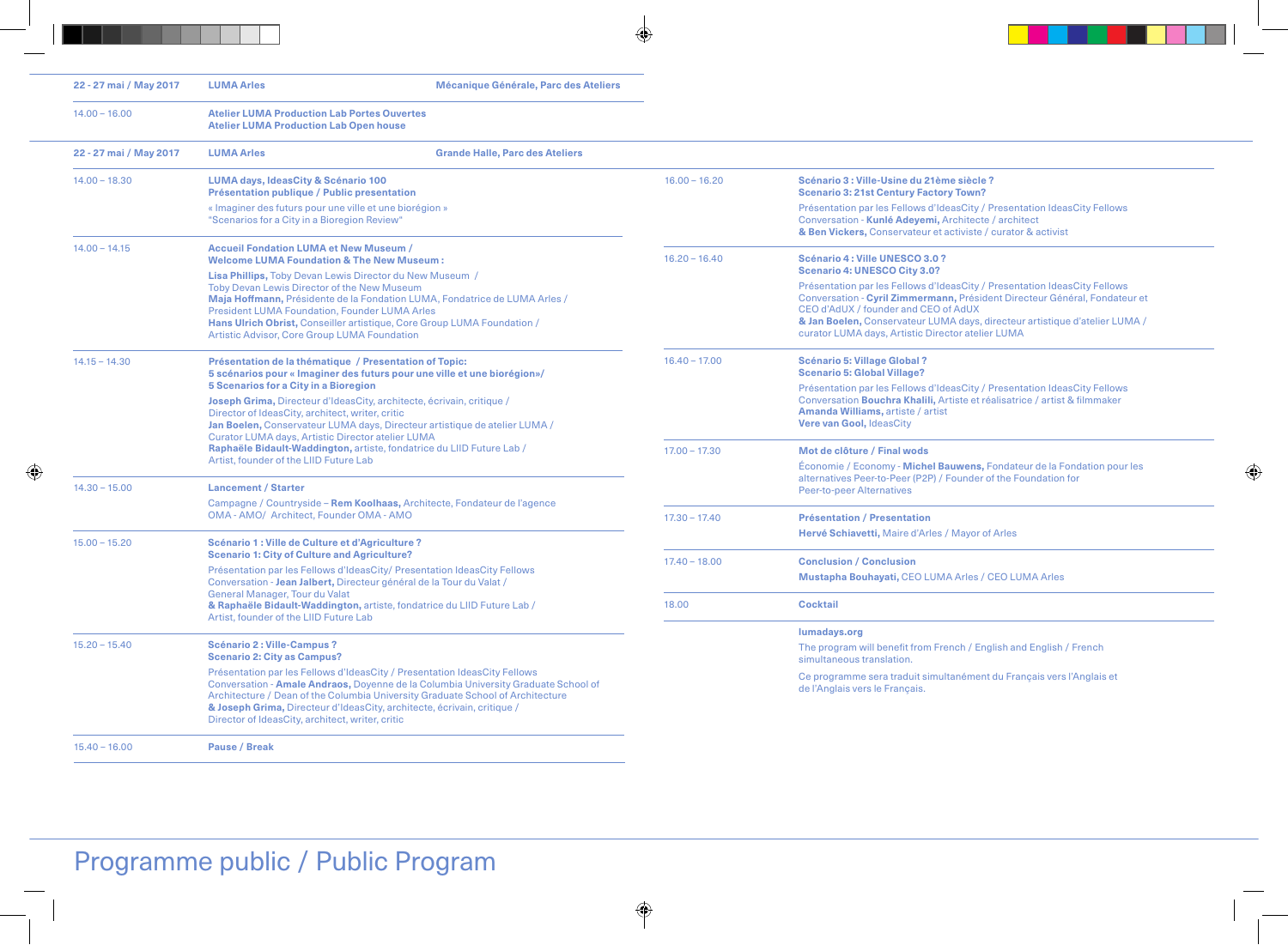### Kunlé Adeyemi

est un architecte basé à Amsterdam. Adeyemi est le fondateur du cabinet Nlé et Maître de conférence associé à l'École d'Architecture, de Planification et de Conservation de l'Université Columbia. Son récent travail inclut l'École Flottante de Makoko, pour laquelle il a reçu le Lion d'argent à la 15ème Biennale de Venise.

is an architect based in Amsterdam. Adeyemi is founder of NLÉ Architects and Adjunct Associate Professor at the Columbia University Graduate School of Architecture, Planning, and Preservation. His recent work includes the Makoko Floating School, for which he received the Silver Lion at the 15th Venice Biennale.

### Amale Andraos

est un architecte et un éducateur basé à New York. Andraos est le Doyen des Études supérieures de l'Université Columbia d'Architecture, de Planification et de Conservation et le cofondateur du bureau d'architecture WORKac.

is an architect and educator based in New York. Andraos is Dean of the Columbia University Graduate School of Architecture, Planning, and Preservation and cofounder of the architecture office WORKac.

◈

### Michel Bauwens

est un auteur et économiste basé à Chiang Mai, en Thaïlande. Bauwens est le fondateur de « Peer to Peer Alternatives ». Précédemment, il était chercheur attaché à l'Université d'Amsterdam et expert externe auprès de l'Académie pontificale des sciences sociales.

is a writer and economist based in Chiang Mai, Thailand. Bauwens is founder of the Foundation for Peer to Peer Alternatives. Previously, he was a Primavera Research Fellow at the University of Amsterdam and an external expert at the Pontifical Academy of Social Sciences.

#### Jan Boelen

directeur artistique de atelier LUMA, dirige également le département de design social de l'École de Design d'Eindhoven. Avec plus de vingt-cinq ans d'expérience dans le design et le commissariat d'exposition, ses projets incluent Z33, la Maison des arts contemporains à Hasselt, au sein de laquelle il a créé un lieu unique de rencontre, un laboratoire d'expérimentation et d'innovation dans le domaine de l'art contemporain et du design.

artistic director of atelier LUMA also heads the Master Department of Social Design at the Design Academy Eindhoven. With over 25 years in Design and curation also includes Z33, house for contemporary art in Hasselt where he has created a unique laboratory and a meeting place for experiment and innovation for contemporary art and design.

### Mustapha **Bouhavati**

est CEO de LUMA Arles. Fort d'une expérience internationale dans le domaine des arts et de la communication, Mustapha Bouhayati a notamment travaillé au Centre Pompidou, au sein du cabinet de l'adjoint au maire de Paris chargé de la culture, et a collaboré avec le galeriste Kamel Mennour avant de prendre la direction de la branche européenne du groupe de conseil international en communication stratégique Brunswick Arts. En 2014, il devient CEO du Fonds de dotation LUMA Arles qui porte le projet de la Fondation LUMA au Parc des Ateliers d'Arles.

is CEO of LUMA Arles. With an international experience in the fields of arts and communication, Mustapha Bouhayati has worked at the Centre Pompidou, at the Office of the Deputy Mayor of Paris in charge of culture, and collaborated with French gallerist Kamel Mennour before joining the international communication advisory firm Brunswick Arts as Head of the European Office. In 2014, he became CEO of the FDD LUMA Arles, implementing the LUMA Foundation's project at the Parc des Ateliers in Arles.

### Maja Hoffmann

est la fondatrice et présidente de la Fondation LUMA et la créatrice de LUMA Arles. Elle est engagée depuis trente ans dans la production de projets ambitieux mêlant art, droits de l'Homme, éducation et environnement. Elle apporte son soutien à de nombreuses initiatives culturelles internationales telles que le New Museum à New-York, le Palais de Tokyo, le LUMA Westbau à Zurich, ou encore Elevation 1049 à Gstaad et engagée auprès d'acteurs locaux comme les Rencontres d'Arles, le festival des Suds et la Fondation Vincent van Gogh Arles. La ville d'Arles, où elle a grandi, est le lieu où se construit et se produit le site et le programme, qu'elle a développé ces dix dernières années avec l'appui d'un Core Group de conseillers et d'experts (Tom Eccles, Liam Gillick, Hans Ulrich Obrist, Philippe Parreno et Beatrix Ruf) ainsi que de Frank Gehry, Annabelle Selldorf et Bas Smets. Elle siège également en tant que Présidente du conseil d'administration du Swiss Institute, et membre des conseils d'administration de la Tate, de la Fondation Kunsthalle Zürich, du New Museum et du CCS Bard.

is Founder and President of the LUMA Foundation, and Founder of LUMA Arles; but for the past 30 years she has been producing ambitious project that link art, human rights, education and the environment. Supporting local initiatives like the New Museum in New York, LUMA Westbau in Zurich, Elevation 1049 in Gstaad; Arles, where she grew up, is the site where the renovation and the construction of the site and the program she developed over the past 10 years with the help of a core advisory group (Tom Eccles, Liam Gillick, Hans Ulrich Obrist, Philippe Parreno and Beatrix Ruf), is being built with architects Frank Gehry, Annabelle Selldorf and landscape architect Bas Smets. She chairs the Swiss Institute, and she is a trustee of Tate, Kunsthalle Zürich Foundation, the New Museum and CCS Bard.

### Joseph Grima

 $\circledast$ 

directeur d'IdeasCity au New Museum, est un architecte, écrivain et critique engagé en faveur des pratiques expérimentales situées au croisement de l'art et de l'architecture. Après avoir dirigé la gallerie new-yorkaise Storefront, il a été éditeur en chef de Domus. Il a également co-organisé la première Biennale de Design d'Istanbul et a été Directeur artistique de la Biennale d'Architecture de Chicago.

IdeasCity Director at the New Museum, is an architect, writer and critic, supporting experimental practices on the cusp of art and architecture. After directing the Storefront for Art and Architecture, he was editor-in-chief of Domus. He co-curated the first Istanbul Design Biennial and was the inaugural Artistic Director of Chicago Architecture Biennal.

### Jean Jalbert

est un environnementaliste, actuellement Directeur général de la Tour du Valat, un institut de recherche pour la conservation des zones humides méditerranéennes, basé en Camargue. En tant que biologiste et ingénieur agronome, son parcours se situe au croisement de l'environnement et de l'agriculture. Il rejoint la Tour du Valat en 1994 en tant que chef de projet puis devient Directeur de la Conservation avant d'être nommé au poste de Directeur général en 2004.

is an environmentalist, currently Director General of Tour du Valat, a research institute for the conservation of Mediterranean wetlands, based in the Camargue. As a biologist with an Engineer degree in agronomy, he had various professional experiences at the interface between environment and agriculture before joining the Tour du Valat in 1994 as a project leader. He then took the position of Conservation Director before being appointed Director General in 2004.

### Bouchra Khalili

est une artiste basée à Paris. Les travaux de Khalili ont été exposés au Nouveau Musée, au MoMa, au Palais de Tokyo, à Documenta 14, à la Galerie Lisson et au Centre Pompidou. Précédemment, elle a cofondé la Cinémathèque de Tanger au Maroc, une organisation à but non lucratif consacrée au cinéma arabe et international.

is an artist based in Paris. Khalili's work has been exhibited at the New Museum, MoMA, Palais de Tokyo, Documenta 14, Lisson Gallery, and Centre Pompidou. Previously, she cofounded the Cinémathèque de Tanger in Morocco, a nonprofit organization dedicated to Arab and international cinema.

### Rem Koolhaas

est un architecte basé à Amsterdam. Il est le fondateur du bureau d'architecture OMA/AMO et lauréat du prix Pritzker d'architecture en 2000. Ses réalisations incluent notamment le Musée d'art contemporain Garage, la Fondazione Prada, le Siège social Central de Télévision chinois, la Casa da Musica et la Bibliothèque Centrale de Seattle. Koolhaas était le directeur de la 14ème Biennale de Venise intitulée "Fundamentals".

is an architect based in Amsterdam. He is founder of the architecture office OMA/AMO and recipient of the 2000 Pritzker Architecture Prize. His designs include the Garage Museum of Contemporary Art, Fondazione Prada, the China Central Television Headquarters, Casa da Musica, and the Seattle Central Library, among others. Koolhaas was the director of the 14th Venice Biennale, entitled "Fundamentals."

### Hans Ulrich Obrist

conseiller artistique et membre du Core Group LUMA Arles, est également directeur artistique des Serpentine Galleries de Londres. Auparavant, il était commissaire du Musée d'Art Moderne de la Ville de Paris. Depuis sa première exposition, "World Soup" (The Kitchen Show) en 1991, il a été commissaire de plus de 250 expositions. Publications récentes de Hans Ulrich Obrist : Lives of Artists, Lives of Architects, Ways of Curating, The Age of Earthquakes avec Douglas Coupland et Shumon Basar, et A Brief History of New Music.

artistic Advisor and member of the Core Group LUMA Arles, is also Artitstic Director of the Serpentine Galleries in London. He was previously curator of the Musée d'Art Moderne de la Ville de Paris. Since his first exhibition, "World Soup" (The Kitchen Show) in 1991, he has curated over 250 exhibitions. Obrist's recent publications include Lives of Artists, Lives of Architects, Ways of Curating, The Age of Earthquakes with Douglas Coupland and Shumon Basar, and A Brief History of New Music.

◈

### Lisa Phillips

est Toby Devan Lewis Director du New Museum depuis 1999. Avant de rejoindre le New Museum, Phillips était conservatrice au Whitney Museum of American Art, tout comme sa prédécesseur au New Museum, Marcia Tucker. Phillips formule des propositions innovantes pour le musée, incluant le développement de nouveaux partenariats et collaborations, de plateformes artistiques digitales, et la construction du premier bâtiment autonome du New Museum. Elle a également coorganisé plusieurs expositions de référence consacrées notamment à Paul McCarthy (2001), Carroll Dunham (2002), et John Waters (2004).

IdeasCity Arles Orateurs / Speakers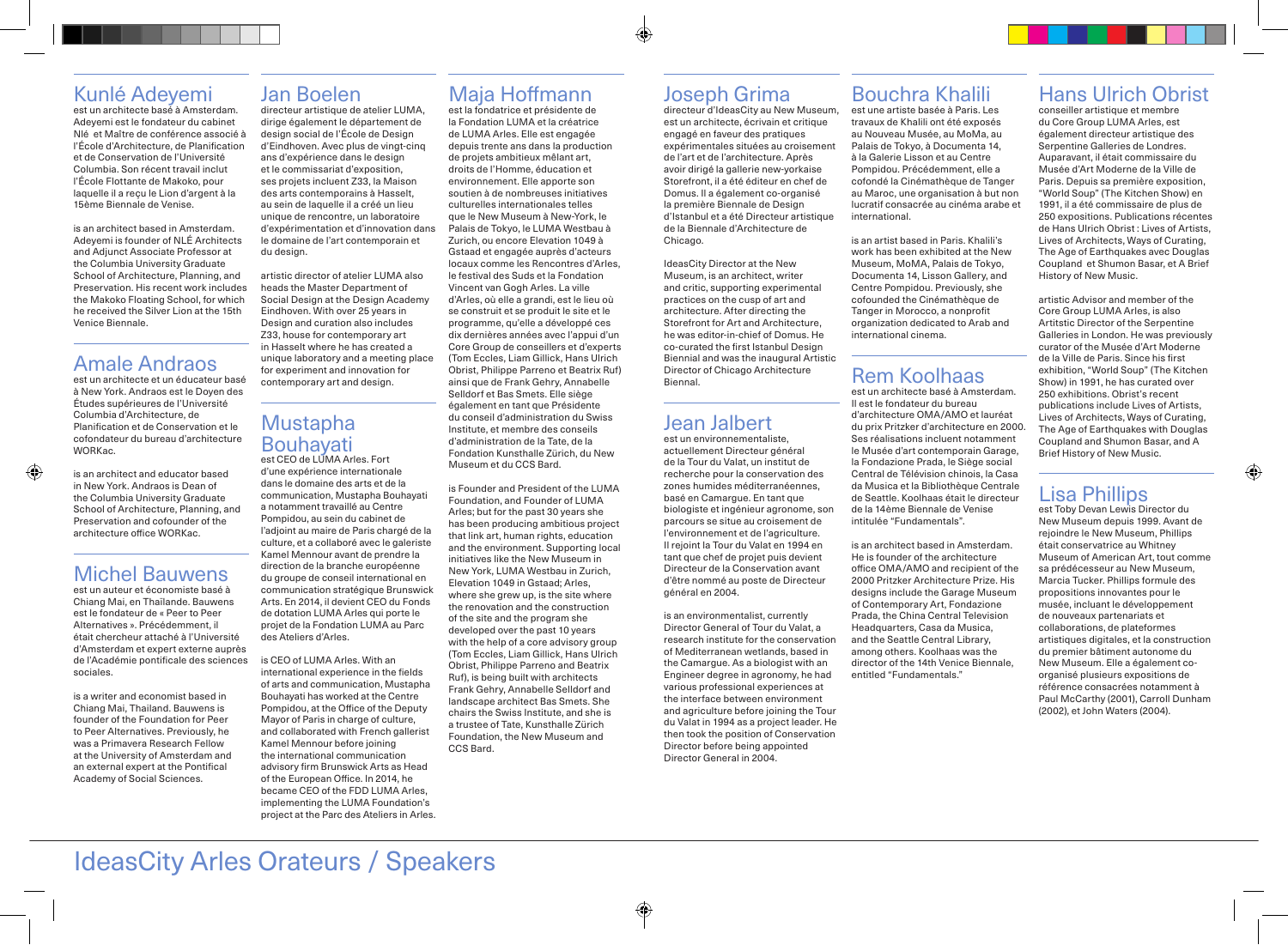is Toby Devan Lewis Director of the New Museum since 1999. Prior to joining the New Museum, Phillips, like her predecessor Marcia Tucker, was a curator at the Whitney Museum of American Art. Phillips begins to formulate an expanded vision for the institution—one that includes collaborative partnerships, platforms for digital art, and the construction of the Museum's first dedicated building. She also co-curates major surveys of Paul McCarthy (2001), Carroll Dunham (2002), and John Waters (2004).

### Hervé Schiavetti

est Maire d'Arles et président du Pays d'Arles depuis 2001. Auparavant, il a occupé les fonctions d'agent puis d'attaché territorial au Conseil Général des Bouches-du-Rhône (1983-1989), de Conseiller régional de Provence-Alpes-Côtes-d'Azur (1992-1998), de Conseiller général des Bouches-du-Rhône pour le canton Arles-Camargue à partir de 1997, avant de prendre en 1998 la Présidence de la Commission de l'Aménagement du Territoire. De 1995 à 2001, Hervé Schiavetti a été premier adjoint au Maire d'Arles en charge de l'urbanisme. Depuis 2007, il est Délégué de la protection des ressources naturelles et de la prévention des risques environnementaux.

◈

is Mayor of Arles and President of the Pays d'Arles since 2001. Previously, he has served as territorial agent and attaché at the Department Council of the Bouches-du-Rhône (1983-1989), as Regional Councillor of Provence-Alpes-Côtes-d'Azur (1992-1998), Departmental Councillor of the Bouches-du-Rhône for the administrative district of Arles-Camargue from 1997, and became President of the Commission for Urban Planning in 1998. From 1995 to 2001, Hervé Schiavetti was First Deputy Mayor of Arles in charge of Urban Planning. Since 2007, he his Delegate for Natural Resources Protection and Environmental Risk Prevention.

### Ben Vickers

est un conservateur, écrivain et spécialiste des technologies, basé à Londres. Conservateur des arts numériques aux Galeries Serpentine de Londres, Vickers a également fondé unMonastery, une organisation à but non lucratif spécialisée dans les domaines de la culture numérique et de l'économie. Par le passé, il a été conservateur au Transmediale Festival for media arts and technology à Berlin.

is a curator, writer, and technologist based in London. Vickers is Curator of Digital at the Serpentine Gallery and founder of unMonastery, a non-profit institution focusing on digital culture and economics. Previously, he was a curator at the Transmediale Festival for media arts and technology in Berlin.

### Raphaële Bidault-**Waddington**

est une artiste basée à Paris. Elle est la fondatrice du studio de recherche Laboratoire d'Ingénierie d'Idées (LIID). Ses travaux ont été exposés à Londres, Paris et New-York.

is an artist based in Paris. Bidaut-Waddington is founder of the research studio Laboratoire d'Ingénierie d'Idées (LIID). Her work has been exhibited in London, Paris, and New York.

### Amanda Williams

est une artiste et architecte basée à Chicago. Williams enseigne l'architecture à l'Institut de Technologie de l'Illinois en tant que professeur associé. Ses travaux ont notamment été exposés au Studio Museum d'Harlem, à la Biennale d'architecture de Chicago et au Yerba Buena Center for the Arts de San Francisco.

is an artist and architect based in Chicago. Williams is Adjunct Professor of Architecture at the Illinois Institute of Technology. Her work has been exhibited at the Studio Museum in Harlem, the Chicago Architecture Biennial, and the Yerba Buena Center for the Arts, among other venues.

### **Cyril** Zimmermann

est le Président Directeur Général, Fondateur et CEO d'AdUX, groupe pionnier dans le secteur du marketing digital en Europe, coté à l'Euronext Paris. AdUX emploie pas moins de 250 personnes en Europe, aux États-Unis et en Amérique latine, et se spécialise dans le native advertising, la publication éditoriale sur les réseaux sociaux et la publicité géolocalisée. Cyril Zimmermann siège également au conseil d'administration d'autres groupes dans le secteur du numérique, qu'il a lui-même fondés ou dans lesquels il a investi ces quinze dernières années (Citybird, Believe Digital, Demotivateur.fr, Shellac, etc.). Cyril est également engagé auprès de plusieurs associations et ONG telle que ACSEL.org (association française de promotion de l'économie numérique), et Bibliothèques Sans Frontières (ONG soutenant l'accès aux savoirs dans les régions défavorisées via des équipements numériques).

is the founder and CEO of AdUX, the leading independent digital advertising company in Europe listed on Euronext Paris. AdUX employs around 250 people in Europe, US, Latin America and focuses on native advertising, social publishing and location based advertising with its proprietary technological stack. Cyril Zimmermann also seats on the board of other digital companies he has founded or in which he has invested over the past 15 years (Citybird, Believe Digital, Demotivateur.fr, Shellac, etc.). Besides his business focus, Cyril is involved in non for profit organizations: ACSEL. org (French association to promote digital economy), Libraries without Borders (NGO supporting access to knowledge through digital equipment in the poorest areas).

#### Teju Adisa-Farrar est une écrivain et designer basée à

 $\circledast$ 

Barcelone. Elle termine actuellement une formation en Urban Studies et collabore en tant que directrice créative auprès de World Unwrapped, une organisation spécialisée dans les thématiques du global urbanism.

is a writer and designer based in Barcelona. Currently, Adisa-Farrar is completing a degree in Urban Studies and works as creative director of World Unwrapped, an organization focused on global urbanism.

#### Bruno de Almeida est un architecte et conservateur

basé à Sao Paulo. Il est le fondateur de SITU, une plateforme de commande d'oeuvres d'art pour l'espace public. Par le passé, de Almeida a collaboré avec la Harvard Graduate School of Design et avec l'institution newyorkaise Storefront for Art and Architecture.

is an architect and curator based in São Paulo. He is founder of SITU, a platform that commissions public art. De Almeida's previous projects include collaborations with the Harvard Graduate School of Design and Storefront for Art and Architecture.

### Salome Asega

est une artiste et chercheuse basée à Brooklyn. Elle est assistante directrice du collectif d'art numérique POWRPLNT et co-hôte du talk show Hyperopia: 20/30 Vision, diffusé sur la radio Bel-Air. Elle a par ailleurs été artiste en résidence à Eyebeam et au Laundromat Project. Asega a récemment exposé à la onzième Biennale de Shanghai.

is an artist and researcher based in Brooklyn. Asega is Assistant Director of POWRPLNT, a digital art collective, and cohost of Hyperopia: 20/30 Vision, a talk show on Bel-Air Radio. Previously, she was an artist in residence at Eyebeam and the Laundromat Project. Asega recently exhibited at the 11th Shanghai Biennial.

⊕

### David Ayala-Alfonso

est un artiste, conservateur, et organisateur culturel basé à Chicago et Bogota. Il est membre du collectif de performeurs Grupo 0,29. et éditeur de em\_rgencia, un journal spécialisé dans la culture visuelle.

is an artist, curator, and cultural organizer based in Chicago and Bogota. He is a member of the performance collective Grupo 0,29. and Editor of em\_rgencia, a journal for visual culture.

### Christina Badal

est une chercheuse basée à New-York. Elle est actuellement Directrice de la Stratégie au sein du cabinet de conseil stratégique et créatif Consortia. Elle est diplômée de l'Université Columbia.

is a researcher based in New York. Currently, Badal works as a Lead Strategist at Consortia, a creative and strategic consultancy. She is a graduate of Columbia University.

### Olivier Bedu

est un architecte et artiste basé à Marseille. Bedu est le fondateur de Cabanon Vertical, un cabinet de design et d'exposition.

is an architect and artist based in Marseille. Bedu is founder of Cabanon Vertical, an exhibition and design practice.

### Amina Belghiti

est une entrepreneuse culturelle basée à Paris. Actuellement, Belghiti est Directrice des Partenariats au sein d'Instagram et membre de l'Art Club du Palais de Tokyo.

is a cultural entrepreneur based in Paris. Currently, Belghiti works as Head of Partnerships at Instagram and is a member of the Palais de Tokyo Art Club.

### Hicham Bouzid

est un conservateur basé à Tanger au Maroc. Il est directeur artistique de l'Atelier Casariera, un espace d'art visuel, et de Think Tangier, un studio de recherche urbain. Auparavant, il a cofondé le 18, derb el ferrane, un programme de recherche implanté à Marrakech.

is a curator based in Tangier, Morocco. Bouzid is Artistic Director of Atelier Casariera, a visual art space, and Think Tangier, an urban research studio. Previously, he cofounded 18, derb el ferrane, a residency program in Marrakech.

#### Hamed Bukhamseen

est un architecte basé à Koweït. Il a été co-conservateur du Pavillon koweïtien de la 15ème Biennale de Venise. Bukhamseen est diplômé de la Rhode Island School of Design et de la Harvard Graduate School of Design.

is an architect based in Kuwait City. He was cocurator of the Kuwaiti Pavilion at the 15th Venice Biennale. Bukhamseen is a graduate of the Rhode Island School of Design and the Harvard Graduate School of Design.

◈

### Eduardo Cassina

est un urban designer basé à Kiev et Athènes. Il est le cofondateur de METASITU, un collectif de recherche artistique. Les travaux de Cassina ont notamment été exposés à la Biennale de Venise, à la Kunsthalle Wien, à Izolyatsia, tranzit.hu, au CCA Glasgow, et au Strelka Institute.

is an urban designer based in Kiev and Athens. He is cofounder of METASITU, a research-based art collective. Cassina's work has been exhibited at the Venice Biennale, Kunsthalle Wien, Izolyatsia, tranzit.hu, CCA Glasgow, and the Strelka Institute, among other venues.

IdeasCity Arles Orateurs / Speakers

### IdeasCity Arles Fellows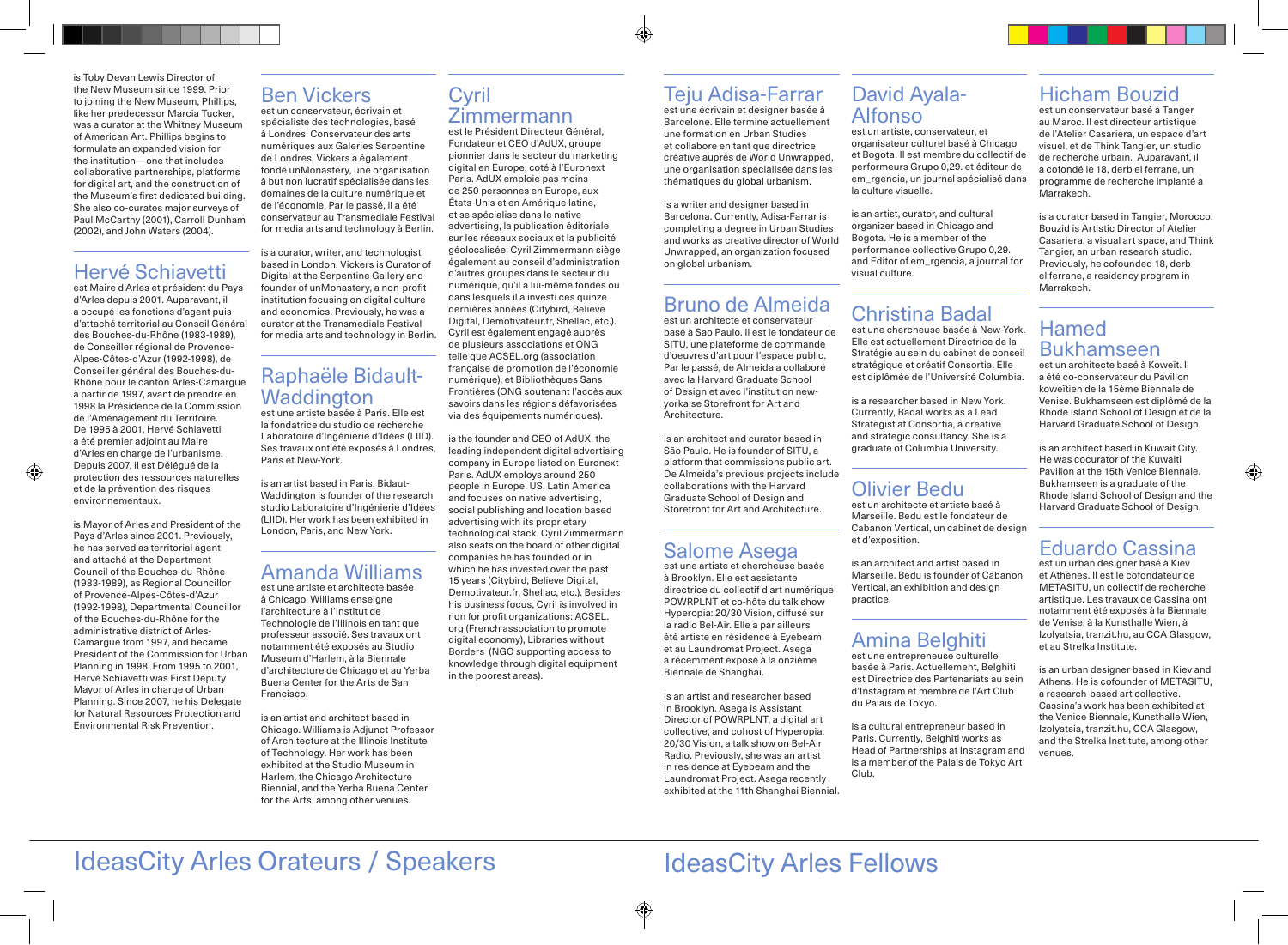### Olivia Erlanger est une artiste basée à New-York.

Erlanger a exposé au 83 Pitt St. NY, à Mathew, What Pipeline, à la Brown University, et à CANADA. Erlanger a récemment publié Hate Suburbia en collaboration avec Luis Javier Ortega Govela.

is an artist based in New York. Erlanger has exhibited at 83 Pitt St. NY, Mathew, What Pipeline, Brown University, and CANADA. Additionally, Erlanger recently published Hate Suburbia with Luis Javier Ortega Govela.

### Thibault Franc

est un écrivain, artiste et botaniste basé à Arles. Il est conservateur du Collectif E3, un lieu dédié à l'art contemporain.

is a writer, artist, and botanist based in Arles. Franc is curator at the Collectif E3, a venue dedicated to contemporary art.

### Gabriele **Garavaglia**

◈

est un artiste et architecte basé à Lausanne. Garavaglia a notamment été artiste en résidence au CCA Kitakyushu, au Global Art Program d'Istanbul, à la Fondazione Spinola Banna, et au SOMA Mexico City.

is an artist and architect based in Lausanne. Garavaglia has completed artist residencies at the CCA Kitakyushu, Global Art Program Istanbul, Fondazione Spinola Banna, and SOMA Mexico City, among other institutions.

### Luis Javier Ortega Govela

est un architecte et artiste basé à Londres. Il est le cofondateur du collectif artistique ÅYR et a exposé à la 15ème Biennale de Venise, à la Frieze Art Fair, ainsi qu'à la 9ème Biennale d'art contemporain de Berlin. Ortega Govela a récemment publié Hate Suburbia en collaboration avec Olivia **Erlanger** 

is an architect and artist based in London. He is cofounder of the art collective ÅYR and has exhibited at the 15th Venice Biennale, Frieze Art Fair, and the 9th Berlin Biennale of Contemporary Art. Ortega Govela recently published Hate Suburbia with Olivia Erlanger.

### Ciel Grommen

est une artiste et architecte basée à Bruxelles. Grommen est coordinatrice de projet au musée d'art contemporain Z33. Elle est diplômée de l'Université de Louvain et de la Haute École d'art et de design Genève.

is an artist and architect based in Brussels. Grommen is project coordinator at Z33, a contemporary art museum. She is a graduate of the University of Leuven and the Geneva University of Art and Design.

### Felipe Guerra

est un architecte basé à Bogota. Il est le cofondateur de CAMPO, un espace interdisciplinaire d'art et d'architecture. Par ailleurs, Guerra est le cofondateur du studio d'architecture altiplano et enseigne en tant que Adjunct Professor à la Universidad de Los Andes ainsi qu'à la Universidad Javeriana.

is an architect based in Bogota. He is cofounder of CAMPO, an interdisciplinary space for art and architecture. Additionally, Guerra is cofounder of the architecture studio altiplano and Adjunct Professor at Universidad de Los Andes and Universidad Javeriana.

### Amira Hanafi

est une écrivain et artiste basée au Caire. Hanafi a reçu en 2017 le Prix Artraker Changing the Narrative pour sa publication A Dictionary of the Revolution. Elle est l'auteur des ouvrages Forgery et Minced English.

is a writer and artist based in Cairo. Hanafi received the 2017 Artraker Changing the Narrative Award for her publication A Dictionary of the Revolution. She is the author of the books Forgery and Minced English.

### Rory Hyde

est un designer, conservateur et écrivain basé à Londres. Hyde est conservateur pour l'architecture et l'urbanisme contemporains au Victoria and Albert Museum et enseigne en tant qu' Adjunct Senior Research Fellow à l'Université de Melbourne.

is a designer, curator, and writer based in London. Hyde is Curator of Contemporary Architecture and Urbanism at the Victoria and Albert Museum and Adjunct Senior Research Fellow at the University of Melbourne.

#### Rasu Jilani

est un conservateur, producteur culturel et entrepreneur basé à New-York. Rasu est Directeur de la Diversité Culturelle et des Partenariats Stratégiques à NEW INC, l'incubateur du New Museum pour l'art, le design et la technologie.

is a curator, cultural producer, and entrepreneur based in New York. Rasu is Director of Cultural Diversity and Strategic Partnerships at NEW INC, the New Museum's incubator for art, design, and technology.

### Anisha Jogani

est une urban designer, chercheuse et conservatrice basée à Londres. Elle est Deputy Leader of the Placemaking Team dans le quartier londonien de Croydon. Jogani a récemment travaillé auprès de l'agence d'architecture OMA/AMO ainsi que pour la Tate Collective, une initiative développée pour les jeunes par la Tate Modern et la Tate Britain.

is an urban designer, researcher, and curator based in London. She is Deputy Leader of the Placemaking Team in the London Borough of Croydon. Jogani recently worked at the architecture office OMA/AMO and Tate Collective, an initiative for youth by the Tate Modern and Tate Britain.

### Sara Kamalvand

 $\circledast$ 

est une architecte basée à Paris et Téhéran. Elle est la fondatrice de HydroCity et enseigne en tant que Visiting Professor à l'Ecole Spéciale d'Architecture.

is an architect based in Paris and Tehran. She is founder of HydroCity and Visiting Professor at Ecole Spéciale d'Architecture.

### Navine G. Khan-Dossos

est une artiste basée à Athènes. Son travail a notamment été exposé au Van Abbemuseum, à la Friedman Gallery, au Benaki Museum of Islamic Art, ainsi qu'au Chelsea College of Art and Design.

is an artist based in Athens. Her work has been exhibited at the Van Abbemuseum, Friedman Gallery, Benaki Museum of Islamic Art, and Chelsea College of Art and Design, among other venues.

### Jessica Kwok

est une architecte et conservatrice basée à New-York. Kwok travaille pour le bureau d'architecture Family New York. En tant que conservatrice, elle a récemment présenté une exposition en collaboration avec la Fondation 501(c)3 à la Béthléhem Baptist Church de Los Angeles.

is an architect and curator based in New York. Kwok works for the architecture office Family New York. Recently, she curated an exhibition with 501(c)3 Foundation at Bethlehem Baptist Church in Los Angeles.

### Julie Lafforgue

est une écologiste basée à Arles. Lafforgue est chef de projet pour Les Amis des Marais du Vigueirat, une réserve naturelle nationale située dans la région de Camargue.

is an ecologist based in Arles. Lafforgue is Project Manager for Les Amis des Marais du Vigueirat, a national reserve in the Camargue region of France.

### Natasha Marie **Llorens**

est une conservatrice et écrivain basée à New-York et Marseille. Elle est diplôlée du Center for Curatorial Studies du Bard College, et prépare actuellement un PhD en Histoire de l'Art à l'Université de Columbia. Ses travaux ont notamment été publiés dans Bomb Magazine.

is a curator and writer based in New York and Marseille. She is a graduate of the Center for Curatorial Studies at Bard College and is currently a PhD candidate in Art History at Columbia University. Her writing has been published in Bomb Magazine among other journals.

### Marcelo López-Dinardi

est un architecte et éducateur basé à New-York. López-Dinardi est le cofondateur de A(n) Office, un cabinet de design et de commissariat d'exposition. Les travaux de López-Dinardi ont été exposés à la 15ème Biennale de Venise et au MOCAD. Il a enseigné au Barnard College, à l'Université de Pennsylavnie et à la Rhode Island School of Design.

is an architect and educator based in New York. Lopez-Dinardi is cofounder of A(n) Office, a design and curatorial practice. Lopez-Dinardi's work has been exhibited at the 15th Venice Biennale and MOCAD. He has taught at Barnard College, the University of Pennsylvania, and Rhode Island School of Design.

### Federico Martelli

est un designer d'exposition et biologiste basé à Rotterdam. Il est le cofondateur de Cookies, un collectif de recherche et d'exposition dans le domaine du design. Par ailleurs, Martelli est conseiller pour les expositions auprès du Wolfgang Tillmans Studio et collabore avec l'agence d'architecture OMA/AMO.

is an exhibition designer and biologist based in Rotterdam. He is cofounder of Cookies, an exhibition-design and research collective. Additionally, Martelli is exhibition adviser at Wolfgang Tillmans Studio and works at the architecture practice OMA/AMO.

### Tiff Massey

est une artiste basée à Detroit. Massey est lauréate de la bourse d'études Kresge Arts de Detroit en 2015 et du Knight Arts Challenge de la Fondation John S. and James L. Knight. Elle a récémment été artiste en résidence à la Red Bull House of Art de Detroit.

is an artist based in Detroit. Massey is an awardee of the 2015 Kresge Arts in Detroit Fellowship and a John S. and James L. Knight Foundation's Knight Arts Challenge winner. Recently, she was an artist in residence at Detroit's Red Bull House of Art.

### William Massey

est un écrivain basé à Paris. Il est l'éditeur en chef de Point d'Ironie, le journal des artistes publié par Agnès B. Auparavant, Massey était l'éditeur en chef de L'Officiel Art, un magazine trimestriel français consacré à l'art contemporain.

◈

is a writer based in Paris. He is Managing Editor of Point d'Ironie, the artists' journal published by Agnès B. Previously, Massey was the Editorin-Chief of L'Officiel Art, a French quarterly contemporary art magazine.

### Juliana Sánchez

est une artiste basée à Bogota. Elle est la cofondatrice de CAMPO, un espace interdisciplinaire pour l'art et l'architecture. Par ailleurs, Sanchez est directrice de l'entreprise de conseil artistique WallArt.

is an artist based in Bogota. She is cofounder of CAMPO, an interdisciplinary space for art and architecture. Additionally, Sanchez is director of WallArt, an art consultancy company.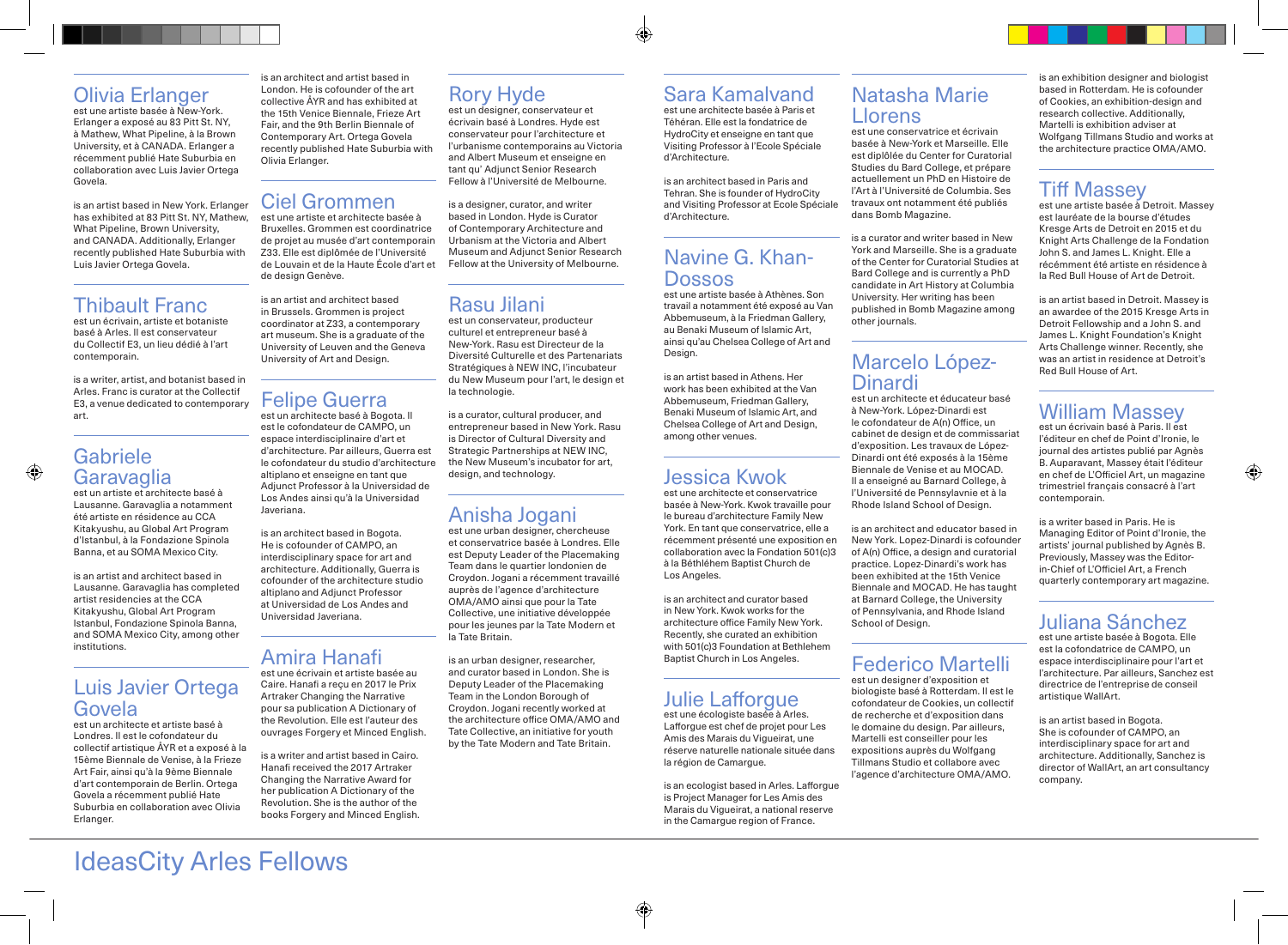

### María Elena Ortiz

est une conservatrice et écrivain basée à Miami. Elle est conservatrice associée au Pérez Art Museum de Miami. Auparavant, elle a été conservatrice pour l'art contemporain à la Sala de Arte Público Siqueiros à Mexico.

is a curator and writer based in Miami. She is Associate Curator at the Pérez Art Museum Miami, Previously, she was Curator of Contemporary Arts at Sala de Arte Público Siqueiros in Mexico City.

### Jonathan Ouanounou

est un entrepreneur culturel basé à Paris. Il est directeur du label musical de Monstart et producteur pour la radio Rinse France.

is a cultural entrepreneur based in Paris. He is Director of the Monstart music label and a producer for the monthly broadcast Rinse France.

### **D**inina **Ouharzoune**

◈

est une professionnelle du secteur social et associatif basée à Arles. Elle travaille auprès de Solid'Arles, une association qui agit pour une production locale dans une démarche d'éducation-santé. Ouharzoune est titulaire d'un doctorat en anthropologie.

is a social worker based in Arles. She works at Solid'Arles, an association for local food production and education. Ouharzoune holds a PhD in Anthropology.

### Abdel Oustad

est un professionnel des arts basé à Arles. Oustad est directeur artistique de In Situ, une plateforme dédiée à l'art contemporain.

is an arts professional based in Arles. Oustad is Artistic Director of In Situ, a platform for contemporary art.

IdeasCity Arles Fellows

### Clément Périssé

est un architecte basé à Rotterdam. Il est le cofondateur de Cookies, un collectif de recherche dans le domaine du design. Actuellement, Périssé travaille au sein de l'agence d'architecture OMA/AMO.

is an architect based in Rotterdam. He is cofounder of Cookies, an exhibition design and research collective. Currently, Périssé works at the architecture office OMA/AMO.

### Alejandra Sarria

est une conservatrice et professionnelle du secteur culturel basée à Bogota. Elle est conservatrice à l'Espacio Odeon et cofondatrice de CAMPO, un espace interdisciplinaire pour l'art et l'architecture.

is a curator and cultural practitioner based in Bogota. She is curator at Espacio Odeon and cofounder of CAMPO, an interdisciplinary space for art and architecture.

### Malkit Shoshan

est une architecte et chercheuse basée à Amsterdam. Elle a fondé la Foundation for Achieving Seamless Territory et elle est l'auteur de Atlas of the Conflict: Israel-Palestine. Auparavant, Shoshan a été commissaire du Pavillon néerlandais à la 15ème Biennale de Venise.

is an architect and researcher based in Amsterdam. She is founder of the Foundation for Achieving Seamless Territory and author of Atlas of the Conflict: Israel-Palestine. Previously, Shoshan curated the Dutch Pavilion at the 15th Venice Biennale.

### Jeremy Alain **Siegel**

est un architecte et urban designer basé à New-York. Il est chef de projet au sein du bureau d'architecture BIG. Siegel est Forefront Fellow au Forum for Urban Design en 2016-2017.

is an architect and urban designer based in New York City. He is Project Leader at the architecture office BIG. Siegel is a 2016–17 Forefront Fellow with the Forum for Urban Design.

### Amira Solh

est une urbaniste basée à Beyrouth. Elle est manager du département d'urbanisme de Solidere, une entreprise de reconstruction et de développement, et membre fondatrice du conseil d'administration du Arab Center of Architecture.

is an urban planner based in Beirut. She is Urban Planning Department Manager at Solidere, a reconstruction and development company, and founding Board Member of the Arab Center of Architecture.

### Wesley Taylor est un artiste, musicien et

conservateur basé à Detroit. Il est membre du collectif artistique Complex Movements et cofondateur de Emergence Media, une organisation multimédia. Par ailleurs, Taylor collabore auprès de Big Models, un espace d'exposition situé à Los Angeles.

is an artist, musician, and curator based in Detroit. He is a member of the arts collective Complex Movements and cofounder of Emergence Media, a multimedia organization. Additionally, Taylor works for Big Models, an exhibition space in Los Angeles.

### Marc Troulier

est un ingénieur et activiste local basé à Carro en France. Il est ingénieur électrique au sein du groupe industriel énergétique français ENGIE. Par ailleurs, Troulier est cofondateur du Musée de la ville de Carro.

is an engineer and local activist based in Carro, France. He is an Electrical Engineer at ENGIE, a French multinational electric utility company. Additionally, Troulier is cofounder of the City Museum in Carro, France.

#### Natsuko Uchino est une artiste basée à Marseille.

 $\circledast$ 

Elle est membre de la Green Tea Gallery, un collectif d'artistes situé à Fukushima et New York. Uchino est diplômée de la Cooper Union et du CCA de Kitakyushu.

is an artist based in Marseille. She is a member of Green Tea Gallery, an artist collective located in Fukushima and New York. Uchino is a graduate of Cooper Union and the CCA Kitakyushu.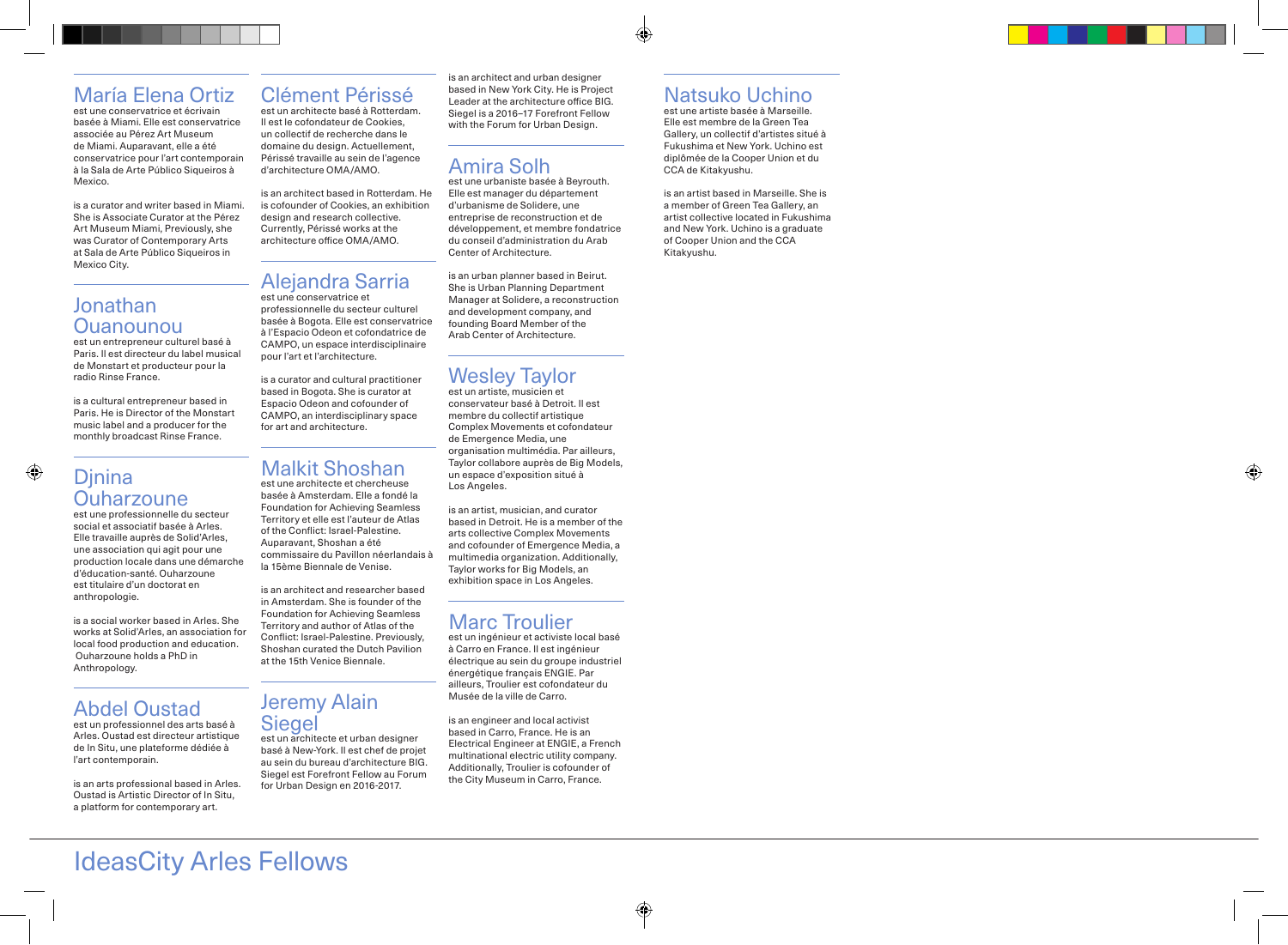### atelier LUMA NEUMA ARLES

**Jan Boelen,** Directeur / Director **Henriette Waal,** Directrice Déléguée / Deputy Director **Thomas Corolleur,** Coordinateur / Coordination Lead **Sébastien Gontal,** Directeur financier / Finance Manager

**Caroline Bianco,** Chef de projet / Project Manager **Sylvia Segura,** Chef de projet / Project Manager **Evelien Bracke,** Chef de projet / Project Manager **Johanna Weggelar,** Chef de projet / Project Manager

**Julien Sauvage,** Responsable d'atelier / Floor Manager **Vera Sacchetti,** Éditrice / Editor **Cloé Castellas,** Chargée de communication / Communication officer **Costanza Profumo,** Coordinatrice LUMA days/ Coordinator LUMA days **Elizabeth Lara,** Recherche et Reporting / Research and Reporting **Floriane Brunel,** Stagiaire / Intern **Marylou Petot,** Stagiaire / Intern

Équipes / Teams

**Maja Hoffmann,** Fondatrice et présidente de la Fondation LUMA et créatrice de LUMA Arles / Founder and President of the LUMA Foundation,

LUMA ARLES

and Founder of LUMA Arles **Mustapha Bouhayati,** CEO FDD LUMA Arles / CEO FDD LUMA Arles **Sanjiv Gomez,** CFO FDD LUMA Arles / CFO FDD LUMA Arles **Caroline Monti,** Juridique / Legal **Frédérique de Saint-Seine,** Comptabilité / Accounting **Yannick Barre,** Affaires Publiques / Public Affairs **Astrid Nou,** Relations Publiques / Public Relations **Judith Wollner,** Chargée de communication / Communication officer **Sandra Roemermann,** Communication / Communication **Pierre Collet,** Relations presse / press relations

**Julien Frydman,** Directeur des Partenariats Stratégiques / Head of Strategic Partnerships **Clara Bastid,** Responsable développement / Development manager **Grégoire Ducret,** Programme de résidence de start-up / Startup residency Program

**Matthieu Humery,** Chargé des programmes / Program Manager **Luz Gyalui,** Productrice des expositions / Exhibitions Producer

**Tony Guerrero,** Régisseur des espaces / Operations director **Christophe Florio,** Assistant / Operations assistant

**Adrien de Causans,** Stagiaire / Intern **Aurélie Padovan,** Stagiaire / Intern

**Maria Finders,** Directrice de la Stratégie / Director of Strategies

 $\bigoplus$ 

⊕

Contenus et Recherche Content and Research

**Laurent Barelier,** Chef de projets - Pôle veille et analyses stratégiques, Chronos / Project Manager – Sector "Veille et analyses stratégiques", Chronos **Raphaële Bidault-Waddington,** artiste, fondatrice du LIID Future / Artist, founder of the LIID Future Lab **Claire Huberson,** Chef de projet, Consultante, Chronos / Project Manager, Advisor, Chronos **Sarah Lahrichi,** Consultante Stratégie territoriale / Advisor for Territorial Strategy **Remi Sabouraud,** Consultant en Créativité, Goutdidees / Advisor for Creativity, Goutdidees

### DESIGN FOR IDEASCITY ARLES

**Antoine Boudin,** Designer **Léna George,** Designer **Robin Weicherding,** Designer paysagiste / Landscape designer **Isis Truphème,** Étudiante en design / Student in design

**Olivades, Jean-François et Françoise Boudin,** Textiles

◈

### LUMA FOUNDATION

**Maja Hoffmann,** Fondatrice et présidente de la Fondation LUMA et créatrice de LUMA Arles / Founder and President of the LUMA Foundation, and Founder of LUMA Arles **Liam Gillick,** Artiste / Artist **Hans Ulrich Obrist,** Directeur Artistique Serpentine Gallery / Artistic Director Serpentine Gallery **Tom Eccles,** Directeur Exectif, Center for Curatorial Studies, Bard / Executive Director of the Center for Curatorial Studies, Bard **Beatrix Ruf,** Directrice Stedelijk Museum / Director Stedelijk Museum **Philippe Parreno,** Artiste / Artist